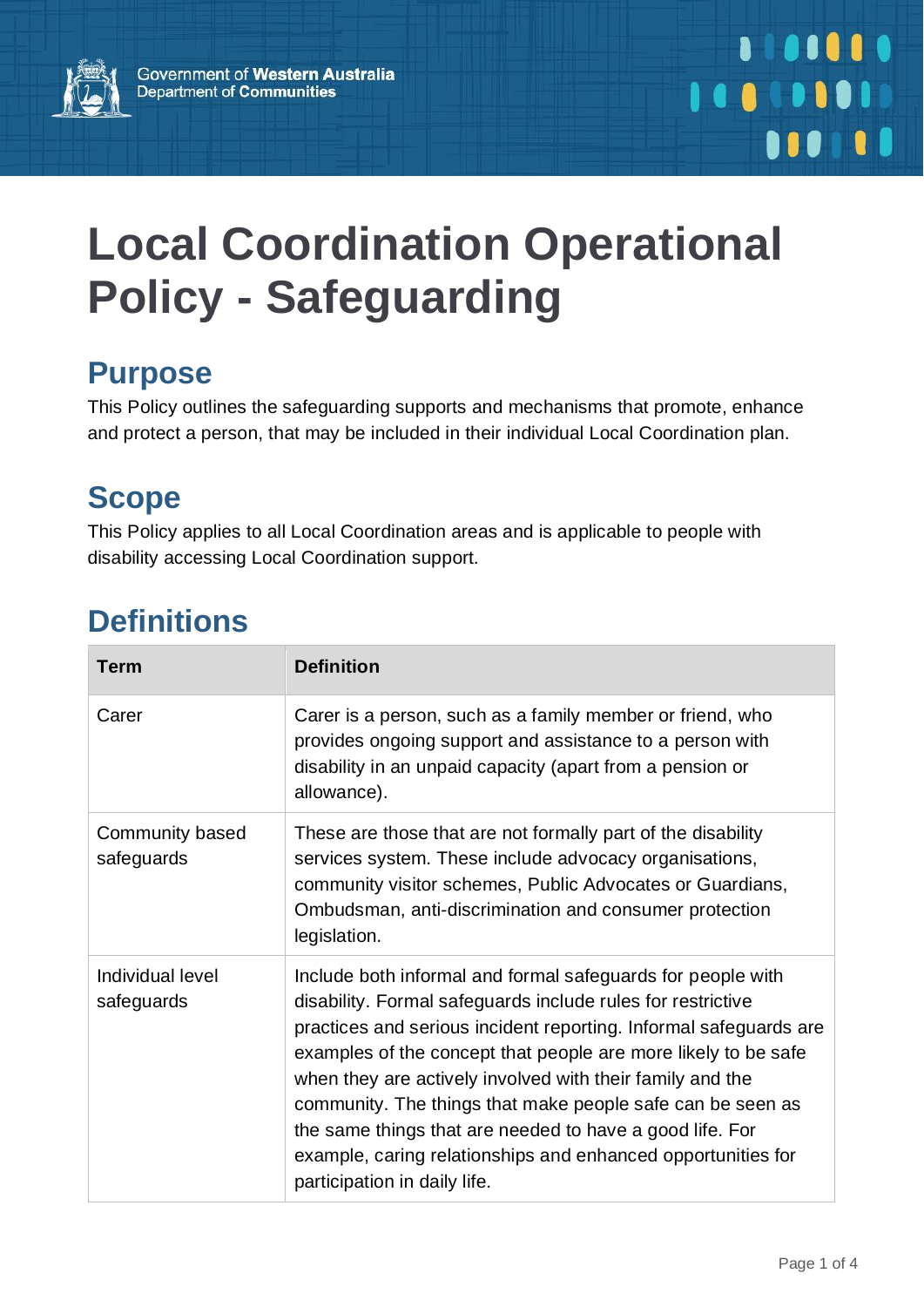| <b>Term</b>                 | <b>Definition</b>                                                                                                                                                                                                                 |  |
|-----------------------------|-----------------------------------------------------------------------------------------------------------------------------------------------------------------------------------------------------------------------------------|--|
| Safeguards                  | Safeguards are supports and mechanisms that promote,<br>enhance and protect a person in the following domains:<br>Human rights<br>Decision-making, choice and control<br>Safety and wellbeing<br>Citizenship and quality of life. |  |
| Service level<br>safeguards | Include quality frameworks, complaints mechanisms and<br>workforce requirements such as qualifications, recruitment<br>practices and performance standards.                                                                       |  |
| System level<br>safeguards  | Include internal and external processes for making complaints,<br>processes to have decisions reviewed by an independent body<br>and statutory powers.                                                                            |  |

## **Responsibilities**

Compliance with this policy is mandatory.

# **Principles**

The principles that underpin this policy and guide the practice of safeguarding are:

- developmental each person's individual plan should include supports and strategies that increase their skill and capacity in order to minimise vulnerability and risk
- self-determination maximise a person with disability's full involvement in the consideration and determination of their own safeguards, to the extent of their capacity
- individualised the consideration and determination of safeguards is relevant to a person's circumstances and proportionate to their level of vulnerability and risk
- responsive safeguards should be responsive to the circumstances of a person at a particular time, and may need to change over time as their circumstances change
- based on assumption of capacity all people with disability have capacity to make decisions and exercise choice, regardless of their disability, unless proven otherwise for a specific decision. Capacity is decision-specific. People with disability who require support to make decisions and exercise choice should have access to the support they need
- based on minimum restriction safeguards enhance the safety and wellbeing of the person and other community members, while imposing the least possible restriction on a person and their choices.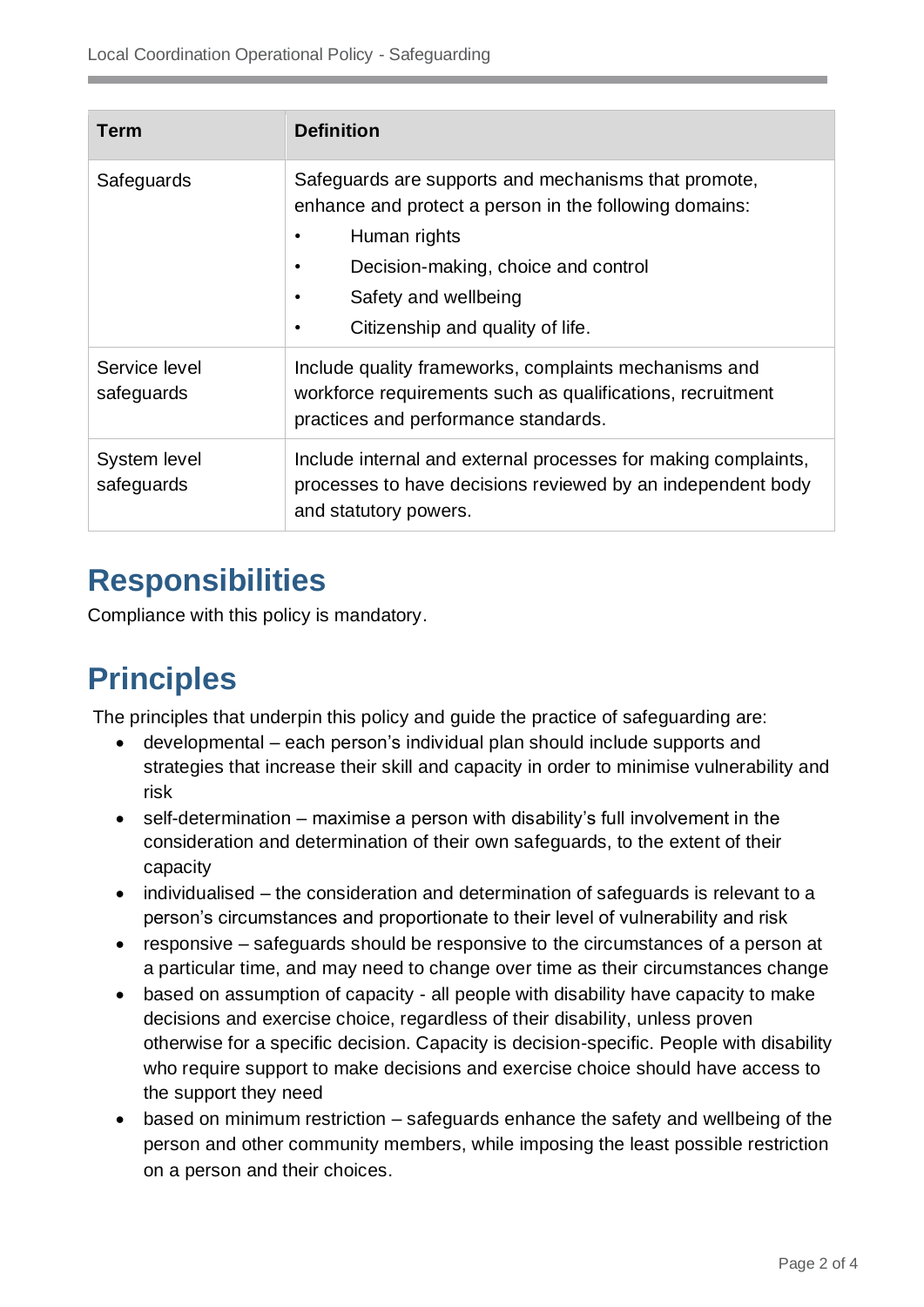#### **Introduction**

When people are vulnerable and at risk of experiencing compromised human rights or individual outcomes, safeguards can provide preventative and proactive responses which maximise the person's skills and capacity, and/or address the environment and supports to minimise their vulnerability and risk.

As part of the Local Coordination planning process, safeguards for the person with disability are assessed and included in the plan, if required.

Safeguards should include a range of informal and formal supports, and mechanisms operating at the level of the person, their community, their disability services, and overarching government systems and legislation.

## **Implementation**

This Policy will be implemented in Local Coordination areas.

The consideration and determination of individual safeguards may be required in the everyday life of a person and/or in a particular decision, choice or situation.

People supporting the person with disability in the consideration and determination of safeguards should, as far as possible, be free from conflict of interest and objectively focus on the person's interests in these considerations.

When developing or reviewing a plan, consideration should be given to the person's identified strengths, vulnerabilities and potential risks, and to incorporating safeguards, capacity and skill building into the plan strategies. A balance needs to be achieved between meeting duty of care responsibilities and acknowledging the person's freedom to make decisions. All people have the freedom to make decisions and choices that expose their own self to a level of risk. All people also have freedom to make mistakes, and learn and grow from trial and error. This is referred to as dignity of risk.

The Planning and Assessment Tool, used by a Local Coordinator when developing a person's individual plan, includes an assessment of vulnerability and risk for the person with disability and assesses the person's decision-making ability. This informs planning with regard to the safeguards that are currently in place and those that are recommended to be included.

When there are situations where the person with disability is unable to assess and identify risks, their family, carer and/or advocate should also be involved in the consideration and safeguards.

Other mechanisms operate to assist in safeguarding people with disability, their family and carers. Such mechanisms include the People at Risk Team, Serious Incident Reporting, Positive Behaviour Support plans, and the role of the Regional Intensive Support Coordinator. The relevant policies and procedures for these mechanisms can be found in 'Other Related Documents'.